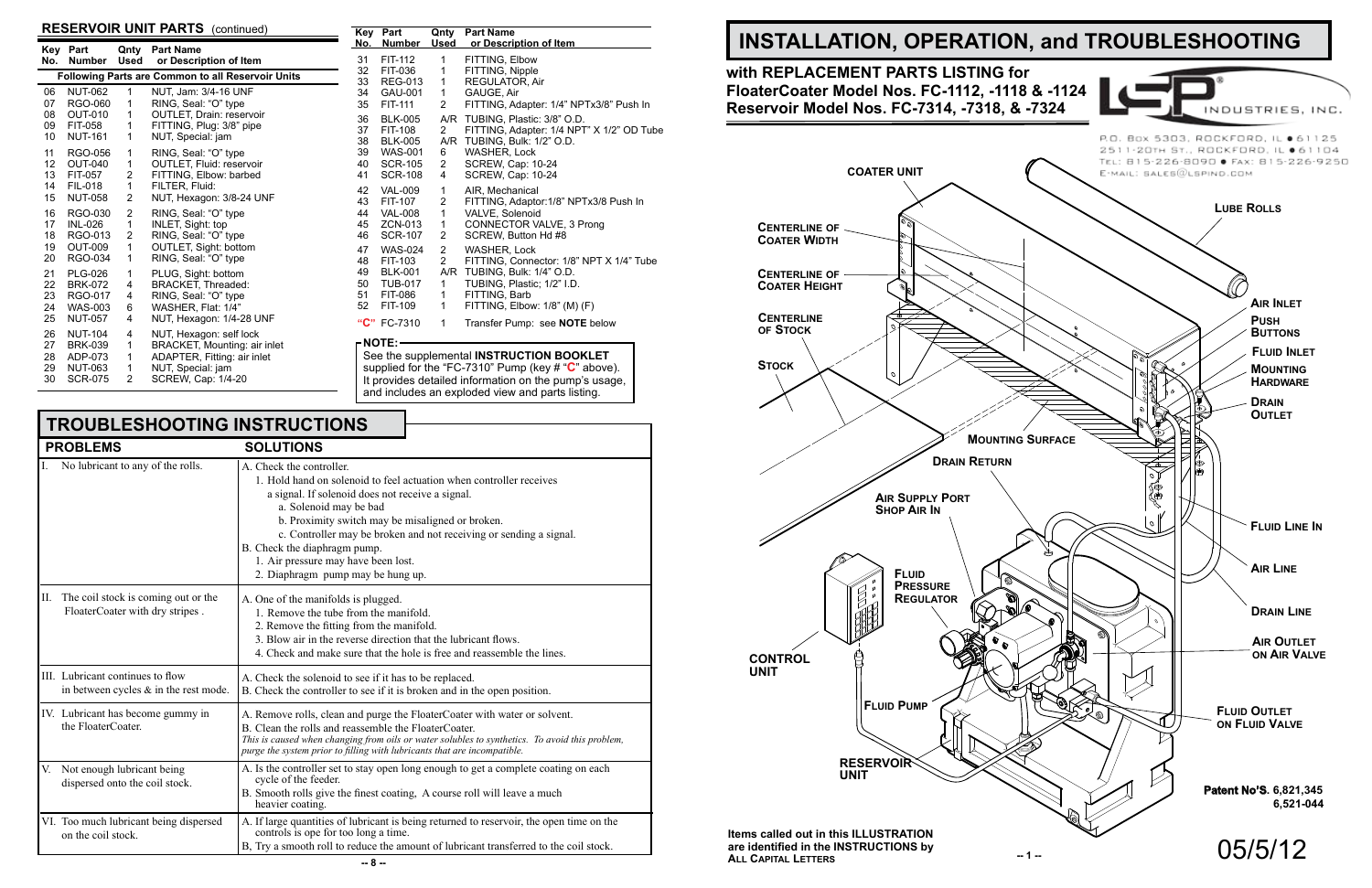# **INSTALLATION INSTRUCTIONS**

The **COATER UNIT** should be located so the **Stock** to be coated will pass through the centers (both width and height) of its opening. The **COATER UNIT** must be oriented so the **Stock** enters its front side (that side labeled with instructions and logo).

### **A. Locating the COATER UNIT**

Good results may be had with the **Stock** somewhat offcenter in this opening. However, the closer the centering, the better will be the performance. Very narrow and thick stock will require closer centering in the width of the **COATER** for an even coating. The **Lube Rolls** float up/ down, so the **Stock** may be off-center in the height of the opening to a limited degree.

To have a **Mounting Surface** on which the **COATER** can be placed at the proper height usually requires some fabrication. This **Surface**, and any bracketing used, must give solid support. The **Surface** need not be one continuos flat, but may be two separate pads. This **Surface (Surfaces)** should be in one plane, and be as parallel to the **Stock** to be lubricated as practical.

### **B. Mounting the COATER UNIT**

The **COATER UNIT** is mounted by having its feet bolted to the **Mounting Surface**. Use 3/8" bolts with heavy flat washers to do this. If the **Surface** is 3/8" or more thick, you may drill and tap for 3/8" thread and bolt into it. If this **Surface** is less than 3/8", drill 13/32" holes through it and use a lockwasher and nut on the underside.

### **C. Locating the RESERVOIR UNIT**

The **RESERVOIR UNIT** may be set in place on its feet, or mounted on a wall using the holes provided. When deciding on a location for this **UNIT**, consider the following:

- **1.** The lubricant tank will require filling. Make sure its location will allow this to be done without hindrance and encumbrance.
- **2. Air/Fluid/Drain Lines** will need to be routed to the **COATER UNIT** and attached (see para. **D** below). Make sure these lines are long enough to reach from this **UNIT** to the **COATER**. Longer **Lines** are available from L.S.P. if needed.
- **3.** An **Air Supply** will need to be connected to the **RES-ERVOIR UNIT** (see para. **E**. below). Make sure the location of this **UNIT** allows this done without difficulty.
- **4.** Make sure the routing of any of the **Lines** above will not cross passage ways, will not ensnare, and will not interfere with operations.
- **NOTE:** The **RESERVOIR UNITs** are available in various capacities. Make sure you can identify the **UNIT** you are installing should you need to use the **REPLACE-MENT PARTS** listing later.

### **D. Attaching the Air/Fluid/Drain Lines**

An **Air Line, Fluid Line, and Drain Line** will need to be routed between the **RESERVOIR** and **COATER UNITs**, and have their respective connections made. If these **Lines** are too long, they may be cut to appropriate lengths; however, always leave enough slack to prevent sharp bends that might cause the **Lines** to kink. Using the front illustration as example, make the following connections:

- **1.** Connect the 1/4" O.D. **Air Line** at the **Air Inlet** on the **COATER UNIT**, and at the **Air Outlet** on the **RESER-VOIR UNIT**.
- **2.** Connect the 1/4" O.D. **Fluid Line** at the **Fluid Inlet** on the **COATER UNIT**, and at the **Fluid Outlet** on the **RESERVOIR UNIT**.
- **3.** Connect one end of the 5/8" O.D. **Drain Line** to the **Drain Outlet** on the **COATER UNIT**, and insert the other end into the **Drain Return** hole in the top of the **RESERVOIR UNIT**.
- **NOTE:** Use a thread sealant on all the pipe connections to insure against air and fluid leakage.

### **E. Attaching the Air Supply**

Connect an **Air Supply** of at least 70 PSI at the **Air Supply Port** on the **RESERVOIR UNIT**. It is advised that you make this connection with a quick-disconnect fitting to allow shutting down the **UNIT** should an **Air or Fluid Line** to the **COATER** become loose or severed. For the best performance, it is also advised that this **Air Supply** be filtered, regulated, and lubricated.

### **F. Installing the Lube Rolls**

The **Lube Rolls** are shipped separately to prevent damage to their support bearings. There is no distinction between the two **ROLLS** (they are identical). Install the **Rolls** as described below and shown in Figure #1.

- **1.** Open the **ROLL CARRIAGEs** using the **Air Valve** found on the **RESERVOIR UNIT** for this purpose.
- **2.** Install the lower Lube RoLL by simply setting it in its place. Make sure it is centered and resting level on its support bearings.
- 3. **WARNING** Before installing the upper **Lube Roll Set Screws, (28) and Jam Nut, (27) must be removed** to allow **ROLL** to be installed. These **Jam Nuts** and **Set Screws** hold the **SPRING LOADED RETAINERS**  in place.
- **3.** Install the upper LUBE ROLL by forcing it upwards past its spring loaded retainers until it snaps into place. Before applying force, make sure the **Roll** is centered and is in contact with its support bearings at both ends.
- 4. Insert **SET SCREWS, (28),** at both ends until they gently touch the **spring loaded retainers.**
- **5.** Apply the **Jam nuts, (27),** to the **set screw, (28),**  and lock in place.
- **4.** Close **ROLL CARRIAGEs** using the **Air Valve**.

### **G. Installing the CONTROL UNIT**

Various methods may be used to control the dispensing of the lubricant applied. If using an **L.S.P. CONTROLLER**, see the **INSTRUCTIONS** supplied with it for installation. If using the P.L.C. (Programmable Logic Control) on your machine, see para. **E.** under **OPERATING INSTRUC-TIONS** for directions.

# **PARTS for the RESERVOIR UN**

| IT        |            |                                |                             |                                                                                       |
|-----------|------------|--------------------------------|-----------------------------|---------------------------------------------------------------------------------------|
|           |            |                                | 48                          | 51                                                                                    |
|           |            |                                |                             | Ŵ                                                                                     |
|           | 49         |                                |                             | 50                                                                                    |
|           |            |                                |                             |                                                                                       |
|           |            |                                |                             | 22                                                                                    |
|           |            |                                | 23                          | 02<br>⊕                                                                               |
|           |            |                                |                             | s (                                                                                   |
|           |            | 01                             | $\mathfrak{D}^\mathfrak{D}$ | Ø.                                                                                    |
|           |            |                                |                             |                                                                                       |
|           |            |                                |                             | O                                                                                     |
|           |            |                                |                             | O)                                                                                    |
|           |            | 24                             |                             | ⊛                                                                                     |
|           | 25         |                                | ô.                          | Ø                                                                                     |
|           |            |                                |                             |                                                                                       |
| 48        | 17         | 16                             |                             |                                                                                       |
| 18        |            | Á                              | Ø<br>15                     | 50 B                                                                                  |
|           | 03         |                                |                             |                                                                                       |
|           | 18         |                                |                             |                                                                                       |
| Ø<br>๎๏   |            |                                |                             | 10                                                                                    |
| <b>PO</b> | 46         | 19 <sup>16</sup>               |                             |                                                                                       |
| 43        | 0          |                                | 13                          |                                                                                       |
|           | 47         |                                |                             |                                                                                       |
|           |            |                                |                             |                                                                                       |
| Q<br>⊛    |            |                                | 11                          | 06                                                                                    |
|           |            |                                |                             | 07<br>04                                                                              |
| 45        |            |                                |                             | 08                                                                                    |
|           |            |                                |                             |                                                                                       |
|           |            | Tage Parts inside Reservoir    |                             | O)                                                                                    |
|           |            |                                |                             | 09                                                                                    |
|           |            |                                |                             | <b>RESERVOIR UNIT PARTS</b>                                                           |
|           | <b>Key</b> | Part                           | Qnty                        | <b>Part Name</b>                                                                      |
|           | No.        | <b>Number</b>                  | <b>Used</b>                 | or Description of Item<br>Following parts are specific to the 4 Gallon Reservoir only |
|           | 01         | <b>RES036</b>                  | 1                           | RESERVOIR, Fluid: 4 gallon                                                            |
|           | 02         | COV019                         | 1                           | COVER, Lid: 4 gallon tank                                                             |
|           | 03<br>04   | <b>PIP008</b><br><b>TUB162</b> | 1<br>1                      | PIPE, Plastic: sight gage 4 gallon<br>TUBE, Plastic: outlet 4 gallon                  |
|           | 05         | <b>PLT098</b>                  | 1                           | PLATE, Mounting: pump                                                                 |
|           |            |                                |                             | Following parts are specific to the 8 Gallon Reservoir only                           |
|           | 01         | <b>RES037</b>                  | 1                           | RESERVIOR, Fluid: 8 gallon                                                            |
|           | 02<br>03   | C0V020<br><b>PIP009</b>        | 1<br>1                      | COVER, Lid: 8 gallon tank<br>PIPE, Plastic: sight gage 8 gallon                       |
|           | 04         | <b>TUB160</b>                  | 1                           | TUBE, Plastic: outlet 8 gallon                                                        |
|           | 05         | <b>PLT099</b>                  | 1                           | PLATE, Mounting: pump                                                                 |
|           |            |                                |                             | Following parts are specific to the 15 Gallon Reservoir only                          |
|           | 01<br>02   | <b>RES038</b><br>MLD002        | $\mathbf{1}$<br>1           | RESERVOIR, Fluid: 15 gallon<br>COVER, Lid: 15 gallon tank                             |
|           | 03         | <b>PIP010</b>                  | 1                           | PIPE, Plastic: sight gage 15 gallon                                                   |
|           | 04<br>05   | <b>TUB156</b><br><b>PLT099</b> | 1<br>1                      | TUBE, Plastic: outlet 15 gallon<br>PLATE, Mounting: pump                              |
|           |            |                                |                             | See next page for remainder of this Parts Listing                                     |
|           |            |                                |                             |                                                                                       |



**NOTE** See **Operating Instructions**,**Parts List & Trouble Shooting for LSP TransferPump in the FC-7310 Operating Instructions**,**Parts List & Trouble Shooting.** *See call-out* **C**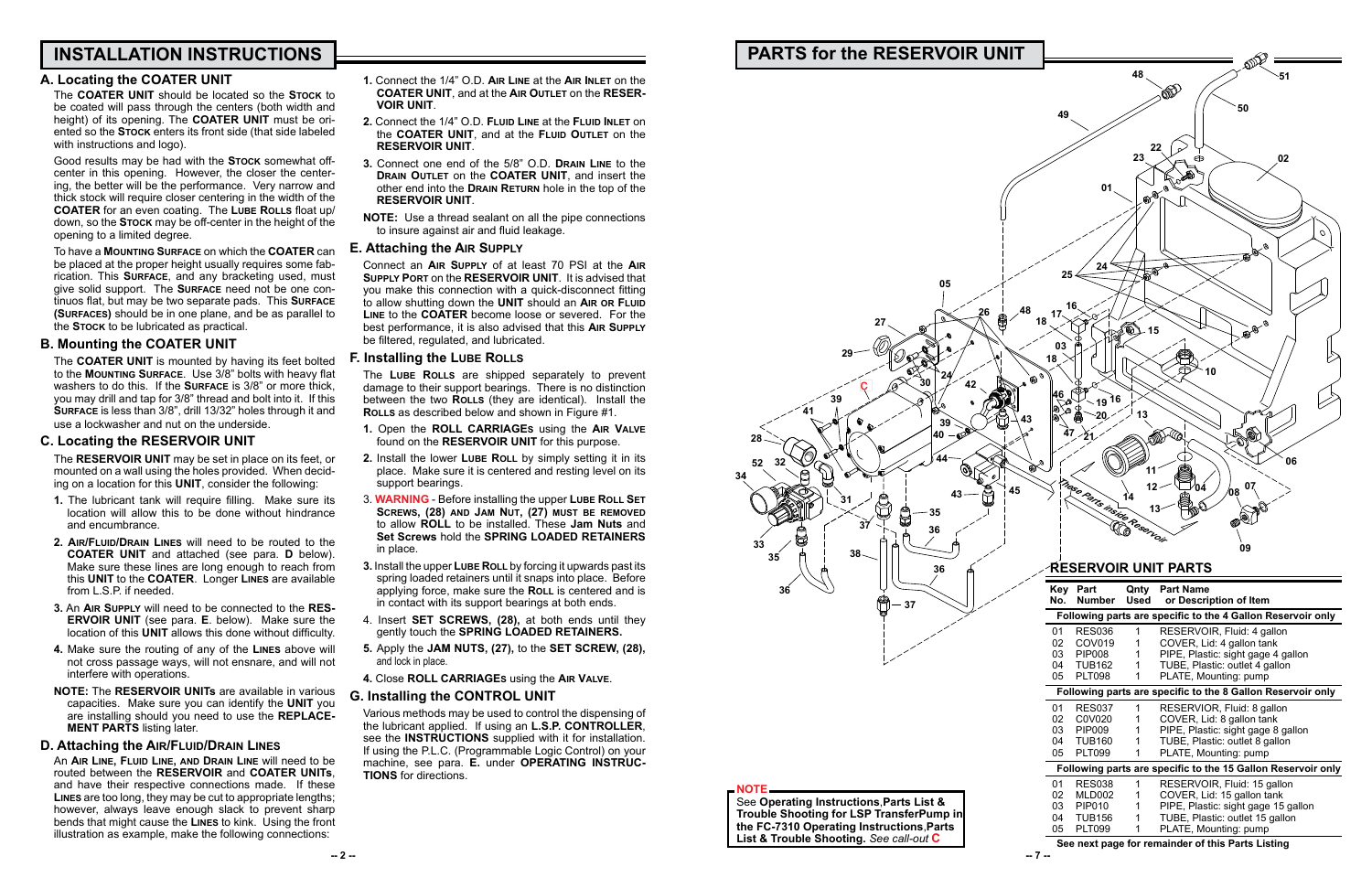# **OPERATING INSTRUCTIONS**

### **A. Inserting the Stock**

At times, **Stock** will have to be fed through the **COATER** 

- **UNIT** and into the press. This is to be done as follows: **1.** The **ROLL CARRIAGEs** must be opened before feeding **Stock** through the **UNIT** or there may be damage done to the **Lube Rolls**. This is done using the **Air Valve** on the **RESERVOIR UNIT**. If lubricant is only required on a portion of the **Lube ROLL's** width, that area not needing lubricant can be left dry. This is done by using the two sets of **Push Buttons** located at the sides of the **COATER UNIT**. One set controls application to the upper **Lube Roll**, the other controls application to the lower **Lube Roll**.
- **2.** Once opened, feed the **Stock** through the **UNIT**.
- **3.** Close the **ROLL CARRIAGEs** with the **Air Valve**.

### **B. Priming the Fluid System**

At startup (or if the fluid tank is left to run dry) the **Fluid Line** will contain only air. Before beginning (continuing) operation, these **Lines** should be filled (refilled) with lubricant. This is done by having the **CONTROL UNIT** cycle until the system is filled and lubricant is being applied at the **Lube Rolls**.

These **Buttons**, control the lube to respective areas on the **Lube Roll**. The labels on the **Valve Manifold** aid in making your selection.

- Use the following instructions and Fig. #1 for direction.
- **1.** Open **ROLL CARRIAGE** using the **3-Way Air Valve**.
- **2.** Remove **Stock** from **COATER UNIT**.
- **3.** Lift out the lower **Lube Roll**. This **Roll** is removed by simply lifting it out of its **ROLL CARRIAGE**.
- **4. WARNING**, The top **Roll** is held in place with **Spring Loaded Retainers** plus a **Set Screw (28)** and **Jam Nut (27)** at both ends. Loosen the **Jam Nuts** at both ends and completely remove the **Set Screws,** so that the **Spring Loaded Retainers** are unlocked and unrestricted. Place a screw driver shank under the cover and on top of the roll at one end. Wedge the handle up so that the shank forces the roll down, dislodging it from its spring loaded retainers. If possible offer some support to the roll so that it does not fall down with force and damage the bottom bearings.
- **5.** See para. F. under **INSTALLATION INSTRUCTIONS** for re-installing the **ROLLS**.

# **C. Selecting the Area to be Lubricated**

The **Push Buttons** are ends of valve spools. Pulling a **Button** in from the front side of the **COATER** allows lubricant to go to its respective area on the **Lube Roll**. Pushing that **BUTTON** in from the front side stops lubricant flow to that area. See Figure #2 for illustration.

### **D. Removing the Lube Rolls**



#### **OUTLET, Dispenser: (Key # 24) used in the given Coater.** 05 BRG-002 2 BEARING, Ball: dispensor

| U5 | BRG-002 2 BEARING, Ball: dispensor             |
|----|------------------------------------------------|
| 06 | SCR-177 2 SCREW, Shoulder: 1/4" dia x 1/4" lg  |
| 12 | CHK-016 1 CHECK, Fluid: dispensor              |
| 13 | EYE-006 1 EYELET, Insert: dispenser            |
| 14 | INL-045 1 INLET, Fluid: dispensor              |
| 15 | FIT-102 1 FITTING, Elbow: 5/32" tube x 1/8 NPT |
| 16 | SPG-046 2 SPRING, Compression: dispensor       |
| 17 | SPC-022 2 SPACER, Spring: dispensor            |
| 18 | RGR-026 2 RING, Retaining: E type              |
| 19 | BLK-013 A/R TUBING, Plastic: 5/32" OD          |





| Kev                                                      | Part          | Used | <b>Qnty</b> Part Name                                    |  |
|----------------------------------------------------------|---------------|------|----------------------------------------------------------|--|
| No.                                                      | <b>Number</b> |      | or Description of Item                                   |  |
|                                                          |               |      | Following parts are specific to a 12" Head Carriage only |  |
| 24                                                       | 420OUT02      | 6    | OUTLET, Dispensor: 12" head                              |  |
| 25                                                       | <b>PLT075</b> | 2    | PLATE, Back: 12" head                                    |  |
| 26                                                       | PLT078        | 2    | PLATE, Front: 12" head                                   |  |
| Following parts are specific to a 18" Head Carriage only |               |      |                                                          |  |
| 24                                                       | 420OUT03      | 10   | OUTLET, Dispensor: 18" head                              |  |
| 25                                                       | PLT076        | 2    | PLATE, Back: 18" head                                    |  |
| 26                                                       | <b>PLT079</b> | 2    | PLATE. Front: 18" head                                   |  |
| Following parts are specific to a 24" Head Carriage only |               |      |                                                          |  |
| 24                                                       | 420OUT04      | 10   | OUTLET, Dispensor: 24" head                              |  |
| 25                                                       | PLT077        | 2    | PLATE, Back: 24" head                                    |  |
| 26                                                       | <b>PLT080</b> | 2    | PLATE, Front: 24" head                                   |  |

**-- 6 --**